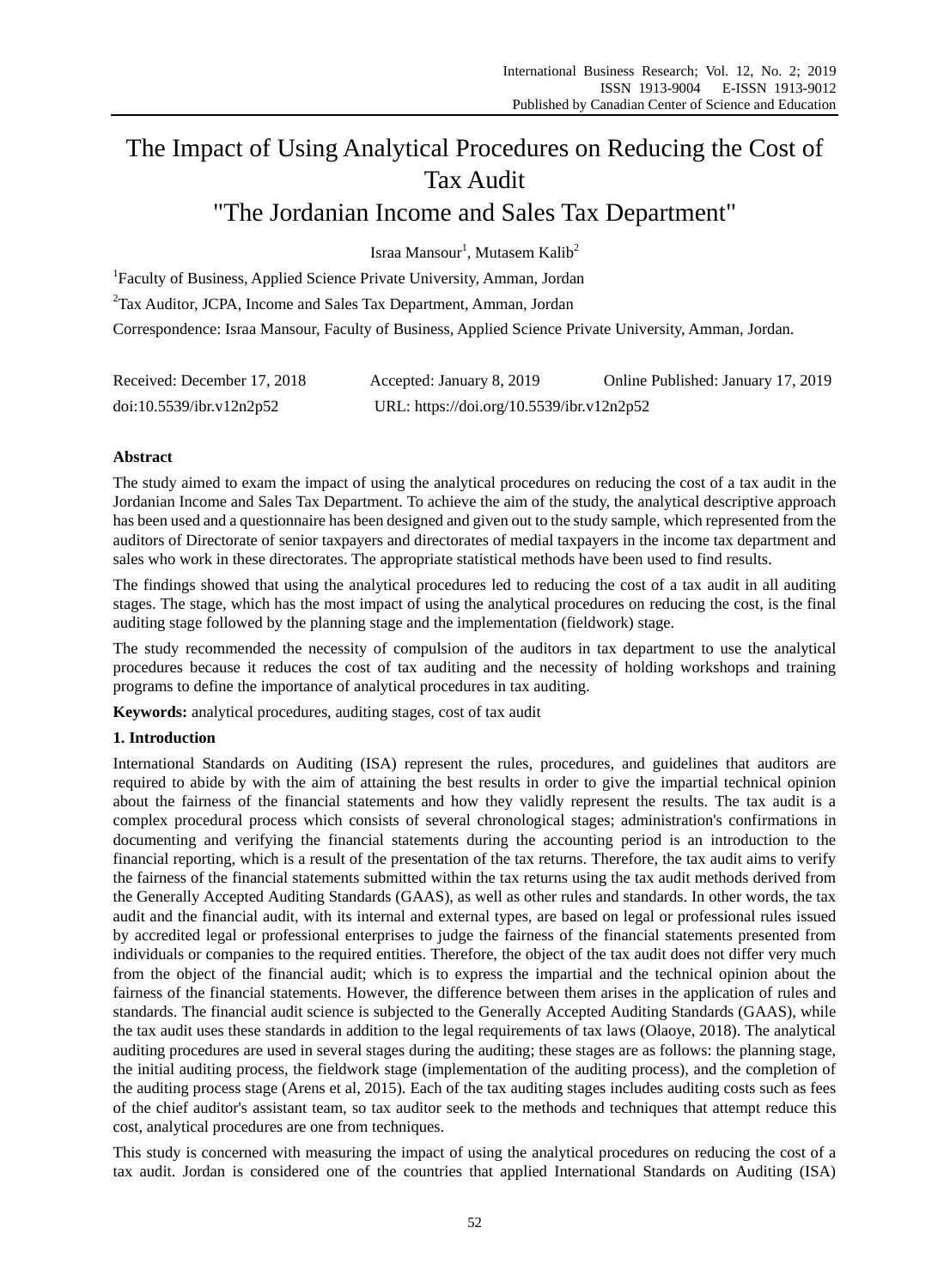because of the absence of national professional standards that govern the auditing profession in general and tax audit in particular. The tax audit is of paramount importance in increasing public revenues (Lushi, 2016). A number of factors, which the researchers believe that they reflect the impact of using the analytical procedures on reducing the cost of the tax audit, were selected. Since the tax provides 60% of the annual revenues of the state budget, it is necessary to look for the best methods and procedures that ensure the formation of the fairest tax returns and the prevention of fraud and manipulation by taxpayers, at the lowest cost possible. This is what we mean by the efficiency of the auditing process, which has its own implications and reflections on the increase of tax revenues for the state. The results of this study will contribute to the development of the analytical procedures used in all stages of the tax audit, which will enhance the efficiency of the auditing process and will be used by the auditors in the income and sales tax department, especially with the scarcity of studies that have addressed the impact of the analytical procedures on reducing the cost of the tax audit.

#### *1.1 Objectives of the Study*

The application of the analytical procedures may give a clear indication of the efficiency of the service provided by the tax auditor to customers in order to ensure the continuity of enterprises as part of the economic construction of the society and thus its reflection on the quality of the tax audit to maintain the public revenues of the state and the rights of shareholders especially that tax, as mentioned earlier, contributes significantly to the state revenues. The auditing requires costs to be spent at all stages of the tax audit. Therefore, the study aims to identify the impact of using the analytical procedures during the all stages of the tax audit on reducing the cost of the tax audit, also in each auditing stage the tax audit.

#### *1.2 Problem and Important of the Study*

The analytical procedures are crucial to ascertain the opinions of economists and their expectations regarding the growth of different companies or sectors where the audited enterprise is considered one of its key components. Hence, the importance of the analytical procedures emerges in the sense that any abnormalities or abnormal growth in the activity of the audited enterprise can be detected. The importance of the analytical procedures is obvious in terms of the ability of the auditor to judge the possibility of continuity of the enterprise or not (Pinho, 2014). The importance of studying the impact of using the analytical procedures on reducing the cost of the tax audit also appears in presenting a proposed approach to develop the practice and performance of the tax audit through the use of the analytical procedures, as well as focusing on the importance of the analytical procedures by judging fraud, deception or tax evasion in the financial statements, which substantially reflect the impact on the cost of the tax audit.

Because the analytical procedures provide a necessary tool for aspects and elements, where auditing risks may be high; hence, auditors in general and tax auditors, in particular, should pay more professional attention to assess all financial and non-financial information, all stages of auditing at the lowest cost, taking into consideration the reasonableness of the cost. Thus, the study problem can be identified in the vagueness of the impact of using the analytical procedures in auditing on the cost of the tax audit and the reflection of that on the efficiency of the auditing process at the Income and Sales Tax Department in Jordan.

Based on the above, the study problem can be summed up as follows: "What is the impact of using the analytical procedures during all stages of auditing on reducing the cost of a tax audit in Jordan?"

The next parts of the research will review the importance of the analytical procedures and methods in the tax audit stages of this study by reviewing the most important studies in this field. This is to be followed by the research methodology along with the presentation of results, conclusions, and recommendations.

#### *1.3 Analytical Procedures*

#### 1.3.1 Analytical Procedures Concept

The International Federation of Accountants (IFAC) defined the analytical procedures through (ISA.NO.520) as: "evaluations of financial information through analysis of plausible relationships among both financial and non-financial data. Analytical procedures also encompass such investigation as is necessary of identified fluctuations or relationships that are inconsistent with other relevant information or that differ from expected values by a significant amount. [\(www.IFAC.org\)](http://www.ifac.org/). Thus, the analytical procedures are the executive steps used by the auditor when performing the auditing process. Therefore, the application of the analytical procedures by the auditor achieves credibility, because these procedures allow the auditor to make the comparisons for balances and the financial and the non-financial data to identify the differences or changes in those balances and data and then identify the evidence through which the auditor can determine the reasons for such changes and may, therefore, detect errors, fraud or new activities by the enterprise under audit (Bednarek,2016; Al-Sharairi,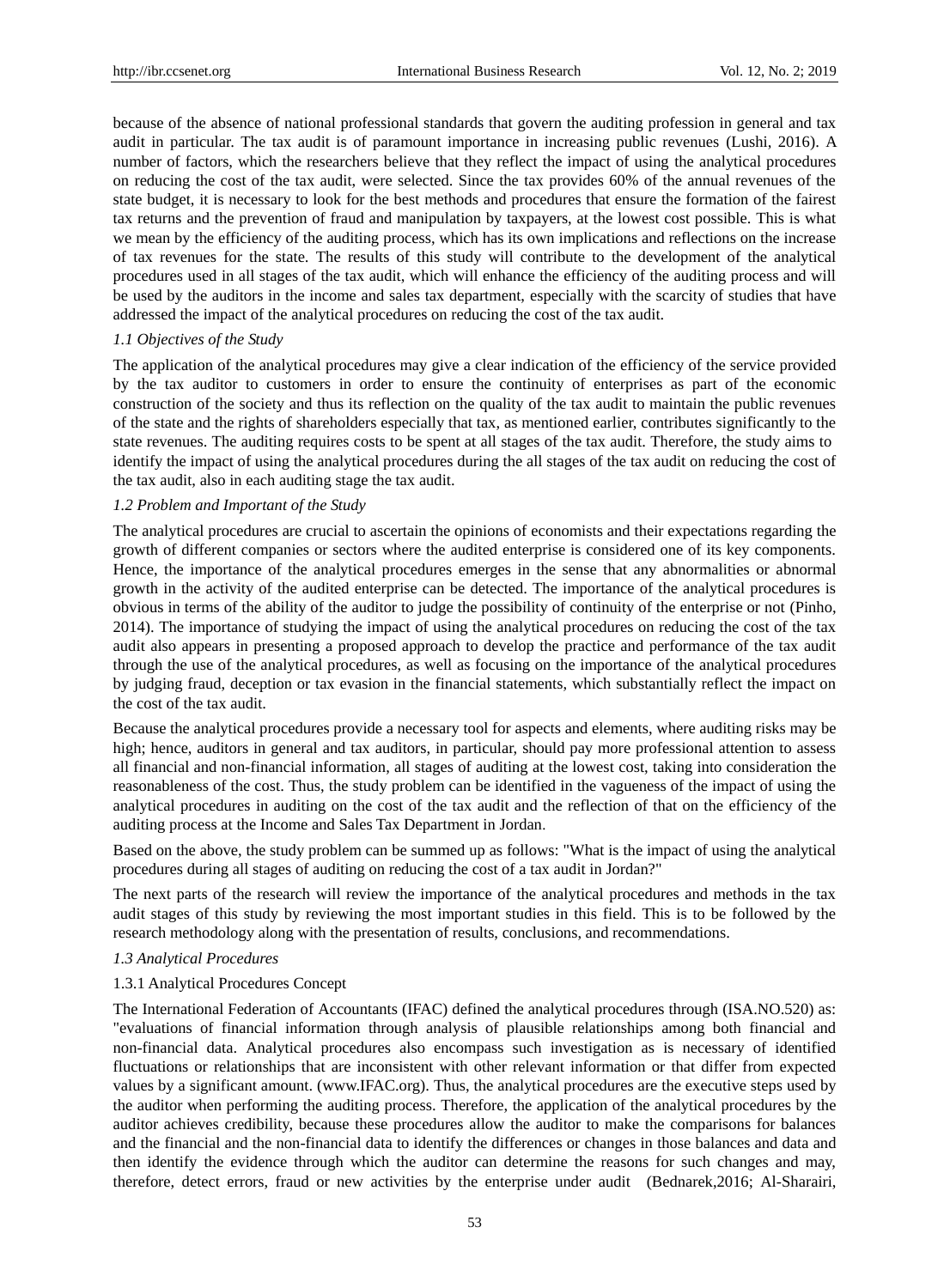2011). Therefore, the analytical procedures are the most important evidence to be used by the auditor in the auditing process to identify the enterprise's specific indicators through which he can identify its weaknesses and strengths. Therefore, the availability of the analytical procedures for auditor serves as evidence of the validity of results and the recorded financial values. In the search for the significant changes in these results, the auditor needs to gather sufficient evidence to substantiate his or her opinion in his report, which provides more opportunity to have evidence, presumptions and early detection of errors (Bednarek, 2016; Glover et al., 2015).

(Tandon, 2007; Soltani, 2007) pointed out that the nature of the analytical procedures is either to be a comparative study, where the auditor compares the actual data of the audited enterprise with information from different sources to identify the significant or fundamental changes that require research; which may include the study of the comparison results with other information such as a comparison with information from previous years. It could be also the study of relations; which is the analysis of relations through the study of the relationship between the elements of auditing with other elements (other components) to ensure that they match the expectations of auditing such as analysis of the relationship between the financial information to each other or the relationships between the financial information and the non-financial information (statistical).

#### 1.3.2 Importance of Analytical Procedures

The importance of analytical procedures emerges from the risks that the auditors encounter which emerge from accepting financial statements as fair, while they contain distortions, or reject financial statements that are in fact fair and represent the financial position. This is what is called the overall risk (Rittenberg et al., 2010). The inherent causes of the audit risks may be associated with the application of ineffective audit procedures, either at the planning stage of the audit processor at the stage of its implementation. The importance of using analytical procedures is as follows (Knapp et al., 2001; Pinho, 2014):

- 1- Help reduce the time and effort required for the audit process.
- 2- Reduce the size of the audit sample and other audit tests.
- 3- Detect errors in the financial statements as well as errors in balances and deletions.
- 4- Discover unusual items and unexpected items.

5- Increase the effectiveness of auditing in general and predict some balances of the financial accounts and the enterprise's ability to continue.

The importance of the analytical procedures increases when the reliance on information increases, which is reflected in the results of the audit process. The analytical procedures are also more important in determining the fluctuations or relationships that are inconsistent with other relevant information obtained or deviating from the forecasted amounts. Therefore, the role of the auditor, in this case, is to audit, obtain adequate explanations, and establish the appropriate evidence. The effective analytical procedures ensure that the audit process is efficient as the auditor performs the audit process with the lowest cost and with the least effort possible (Messier et al., 2012).

#### 1.3.3 Methods of the Analytical Procedures

According to International Standards on Auditing (ISA), the auditor can use many of the analytical procedures and relevant methods starting from simple comparisons and ending with complex analyses that use advanced statistical techniques ( Arens et al, 2015). Many ways can be followed to implement these procedures using monetary, quantitative, or relative measures through the enterprise's financial information, and these procedures have been classified into three main types. The first type is the descriptive analytical methods such as inquiry and the expectations from the results of the previous audit. The second type is the quantitative methods that rely on financial analysis (simplified quantitative methods); the most important of which are the analysis of financial ratios and horizontal and vertical analysis. The third type is an advanced statistical quantitative method, such as the analysis of regression, whether simple or multi-regression and analysis of time ranges.

The analytical procedures differ according to the types of data that the auditor compares. According to (Dittenhofer, 2001; Arens et al., 2014) analytical procedures fall under five types as follows:

First: Comparison of the audited entity's data with the data of the activity in which it operates, which contributes to providing useful information about the performance of the audited entity.

Second: Comparison of the audited entity's data with the corresponding data in the previous period. If the auditor noted an increase or decrease in one of these percentages and indicators, he must predict the reasons that might lead to that rise or fall according to his experience and then determine the evidence that he must collect to ascertain those possibilities.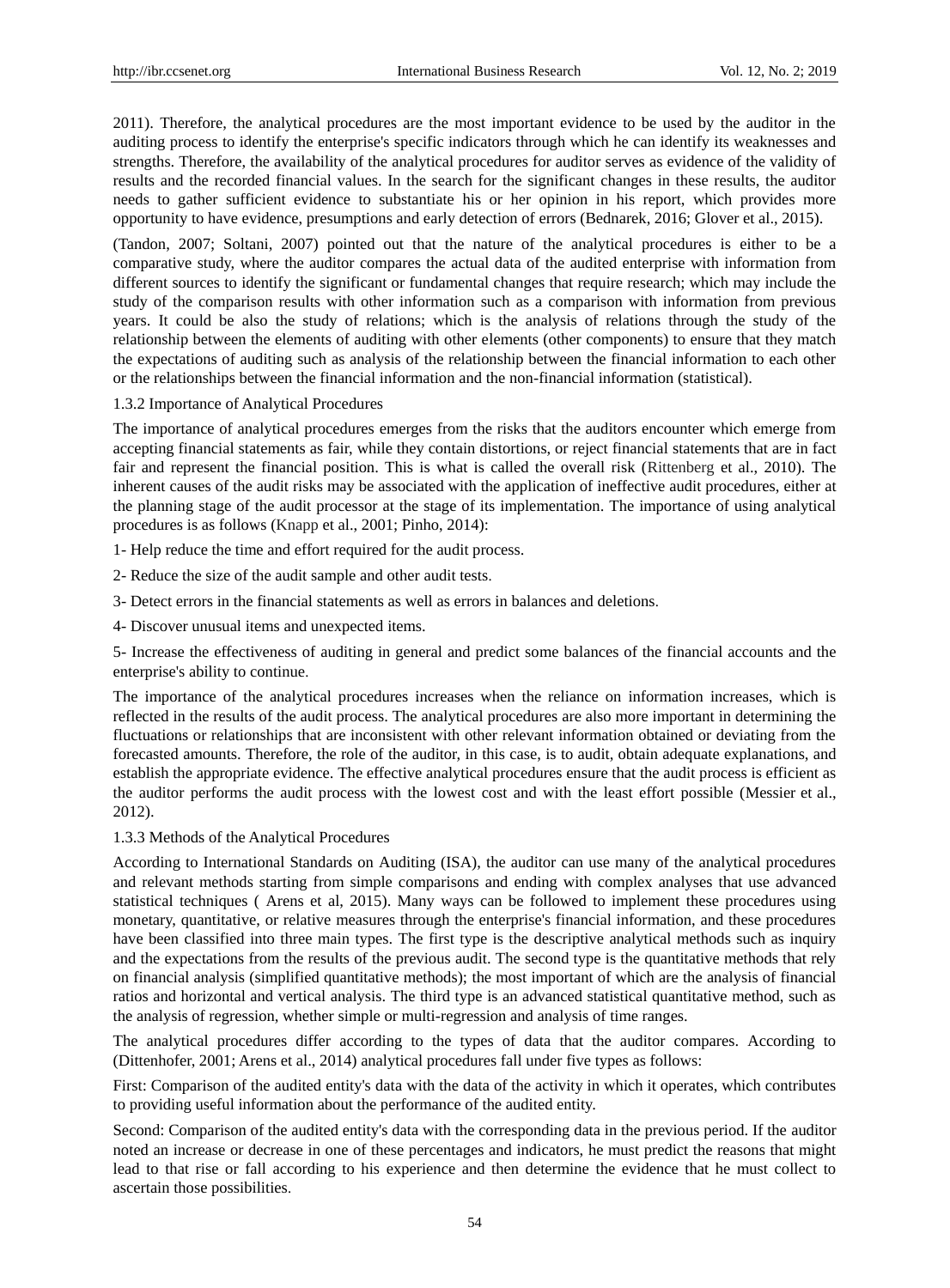Third: Comparison of the audited entity's data with its expectations. It is often applied to the audit process of the government sector, where they prepare estimated budgets about accounting periods and then compare them with the actual data. The existence of differences between the estimated data and the actual data indicates changes that require the auditor to look for its reasons and be convinced with it.

Fourth: Comparison of the audited entity's data with the auditor's expectations. The auditor performs a calculation to attain the expected values of certain balances in the financial statements, which are based on some historical trends of those balances, compares the results of these analytical procedures with the audited entity's data, and then indicates the balances that are required to be checked and collect all its evidence.

Fifth: Comparison of the audited entity's data with the results using non-financial data. The auditor uses it to verify the balances of some accounts or to audit some balances.

#### 1.3.4 Steps of Using the Analytical Procedures

The auditor can adopt the following four basic steps to make full advantage of the analytical procedures (Messier et al., 2013; Soltani., 2007; Knechel and Salterio, 2016):

Step 1: Forming expectations: The expectations represent the values in which the financial statements are expected to appear. The auditor develops his or her expectations in such a way that indicates the difference between the expected values and the actual recorded values in the books.

Step 2: Comparison between the expectations and the actual data: After determining expectations, the next step is to identify deviations of amounts or recorded values from expectations by comparing between expectations or predicted ratios by the auditor with the actual results, ratios, and indicators derived from the enterprise's financial statements and its records. One of this step's priorities is that the auditor should specify the rules of the decision in advance to determine what will be considered a fundamental difference, in other words, to determine whether the deviations represent unusual fluctuations.

Step 3: Exploring the causes of differences: The auditor should determine the causes of the changes or differences resulting from using the analytical procedures. These changes may be resulted from errors or infractions or may be due to economic circumstances and not due to errors or infractions. In order to clarify the causes for these changes, the auditor asks the customer's administration. It is important in a step that the auditor maintains his professional suspicion when submitting the answers he receives from the employees of the enterprise.

Step 4: Evaluating the expected impact of differences: The auditor evaluates the expected impact of such differences on the appropriateness and validity of the financial statements in the light of the administration's explanations. When the administration is unable to provide reasonable explanations for the causes that lead to such fundamental differences or modifications, the auditor must perform additional procedures to investigate these differences more.

#### *1.4 The Tax Audit*

The U.S. Government Accountability Office (GAO) defines the tax audit as "collecting and evaluating the evidence of information authorized under the tax statement submitted by the taxpayer to determine whether he has paid the correct tax amount" and as stated in (The Revised Audit Procedures Manual, 2015) "It is an activity or group of activities that attempt to determine the extent to which the taxpayer is properly committed by evaluating the taxpayer's compliance with applicable tax laws and verifying the accuracy and validity of the tax returns that have been submitted. Therefore, the auditor's main role is to determine whether taxes are properly declared by verifying the accuracy and completeness of the tax returns and their attachments". The tax audit is the process of determining the taxable income using tax accounting science, examining and analyzing the taxpayer's data and his activity and what the department has of data and ratifications from his/her customers, the connection between them and the issuance of a decision specifying the value of the tax. (Lushi, 2016; Murphy and Higgins, 2016).

#### 1.4.1 Objectives of the Tax Audit

The importance of the tax audit lies in the fact that it is a mean and not an end. It aims to serve the tax administration in determining the tax base in an organized scientific way that preserves the rights of the taxpayers and the state side by side in addition to increasing the level of compulsion with the tax legislation and compliance with it, reducing cases of tax evasion and its forms, and increasing the tax revenue. These all support the tax system in achieving its financial, economic and social goals (Olaoye and Ogundipe, 2018; Oyedokun, 2016). According to (the Income and Sales Tax Department Guide, 2015) the effective audit program used in the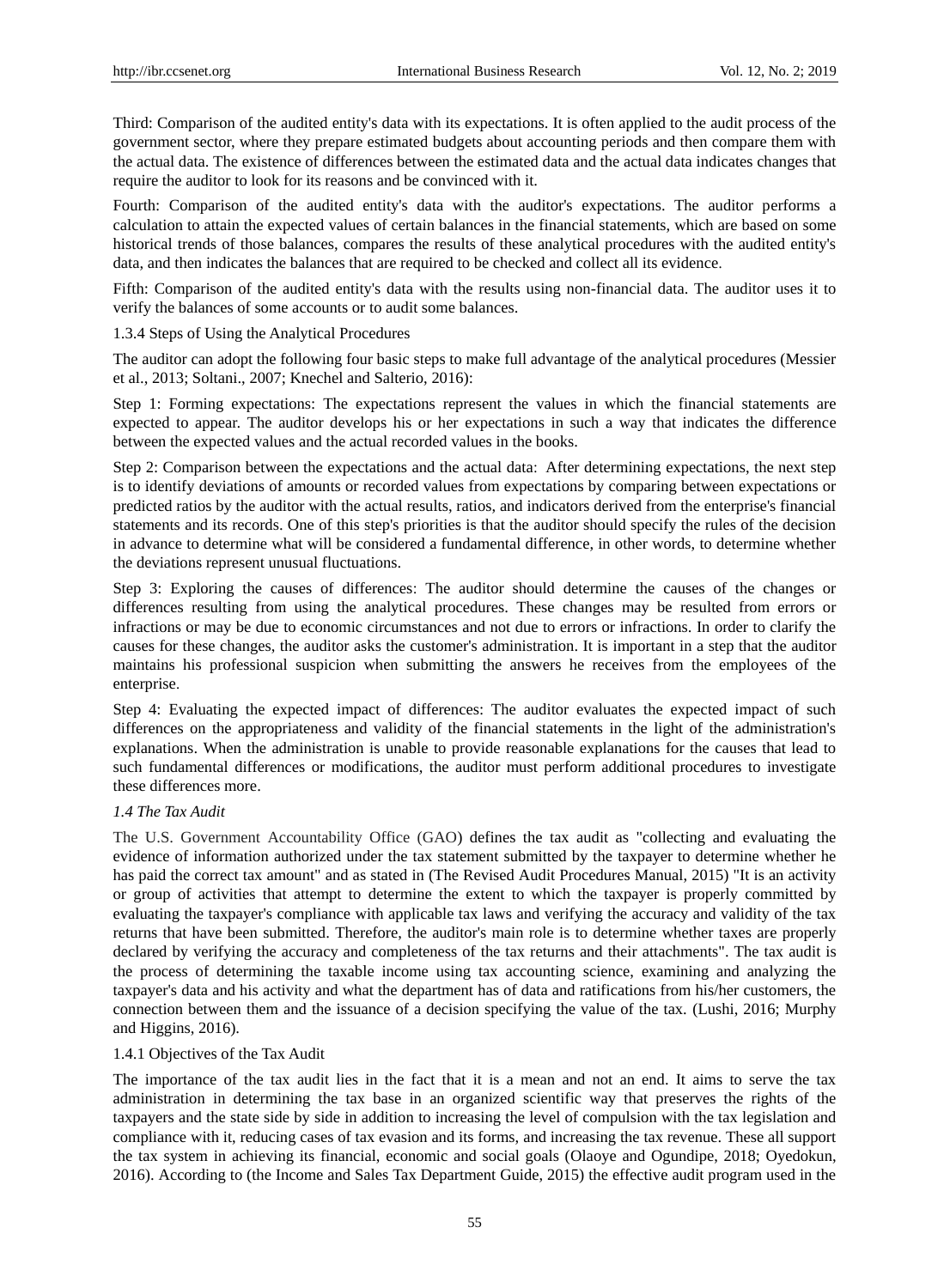Income and Sales Tax Department is Audit Management System (AMS) which uses the analytical procedures in a mandatory manner at all stages of the audit, aims to:

- *-* Ensuring the compulsion of taxpayers with the applicable tax laws.
- *-* Enhancing accuracy in filling out the tax returns by educating taxpayers about the proper application of tax laws and regulations.
- *-* Encouraging voluntary compliance with taxpayers through the transparency of audit, this would reveal non-compliant individuals and expose them to sanctions.
- *-* Gathering information on the integrity of the tax system as a whole by identifying tax compulsion issues.
- 1.4.2 Reducing the Cost of Tax Audit

The audit function at all stages includes different costs, including the fees of the chief auditor's assistant team, and the mobility costs of the audit team, especially if the audited company has branches. The use of auditing programs, detailed tests, and sample size increase the auditing costs. Seeking help from experts in a particular field of activity is among the costs of the auditing process. Therefore, the auditor attempts to apply the cost-benefit principle, which means achieving the most significant achievement from the auditing process with reasonable costs if it is compared to the desired benefit of the auditing process, and this costs vary from time to time depending on the time taken (Solayman, 2017; Al-Sharairi, 2011). On the other hand, the costs of implementing the analytical procedures may be expensive at all stages of the auditing (Dittenhofer, 2001). From the above, the main hypothesis can be formulated as follows:

H0: There is no statistically significant impact of using the analytical procedures during all stages of the auditing on reducing the cost of a tax audit in Jordan.

1.4.3 Stages of the Auditing that the Analytical Procedures Used on It

An auditor can apply the analytical procedures in three stages of the auditing process (Gendron et al., 2007; Dittenhofer, 2001; Mumford, 2017) which are:

Stage One: Using the analytical procedures at the planning stage of the auditing process. Planning is a vital step in the activity of the auditing process in the first stage. The auditor seeks to develop his or her expectations of possible deviations in the financial statements in order to develop an auditing strategy that is appropriate to the circumstances. Therefore, the auditing strategy relies on the auditor's expectations of possible errors or distortions in the financial statements. The use of the analytical procedures in the planning process enables the auditor to obtain some indicators that may indicate some gaps and deficiencies and thus prepare an auditing plan that is appropriate to the indicators obtained through the analytical procedures. This leads to a deep understanding of the financial position of the enterprise and its performance by analyzing the main financial indicators. The use of the analytical procedures during the planning of the auditing process helps the auditor to determine the nature of the auditing procedures used by him/her to obtain the necessary evidence for some accounts balances or a group of transactions (Montgomery et al., 2002; Ahmad, 2014) points out that the most stage where the analytical procedures are used at accounting divan is the planning stage. Based on the above, the first sub-hypothesis can be developed:

- H01: There is no statistically significant impact of applying the analytical procedures during the planning stage on the cost of a tax audit in Jordan.

Stage Two: Implementation (Fieldwork Auditing).At this stage, the auditor applies the analytical procedures during the auditing process or during the field auditing stage. The analytical procedures during this stage are more efficient and economical in terms of time-saving when compared with the detailed tests. The auditor, in carrying out the detailed tests or fundamental auditing, faces the risk of discovery; that is, fundamental distortion can occur without detection even after the auditing process is performed. The source of this risk may be due to the use of the inspection way in auditing which is divided into the risk of false rejection and the risk of false acceptance (Arens et al, 2015; Montgomery et al, 2002). Based on the above, the second sub-hypothesis can be formulated.

- H01: There is no statistically significant impact of using the analytical procedures during the implementation auditing stage on the reducing cost of a tax audit in Jordan.

Stage Three: Using the analytical procedures at the final of the auditing process.

The application of the analytical procedures in the final steps of auditing is considered one of the final auditing procedures that assist the auditor in evaluating the conclusions reached regarding the balance of an account or evaluating the overall presentation of the financial statements.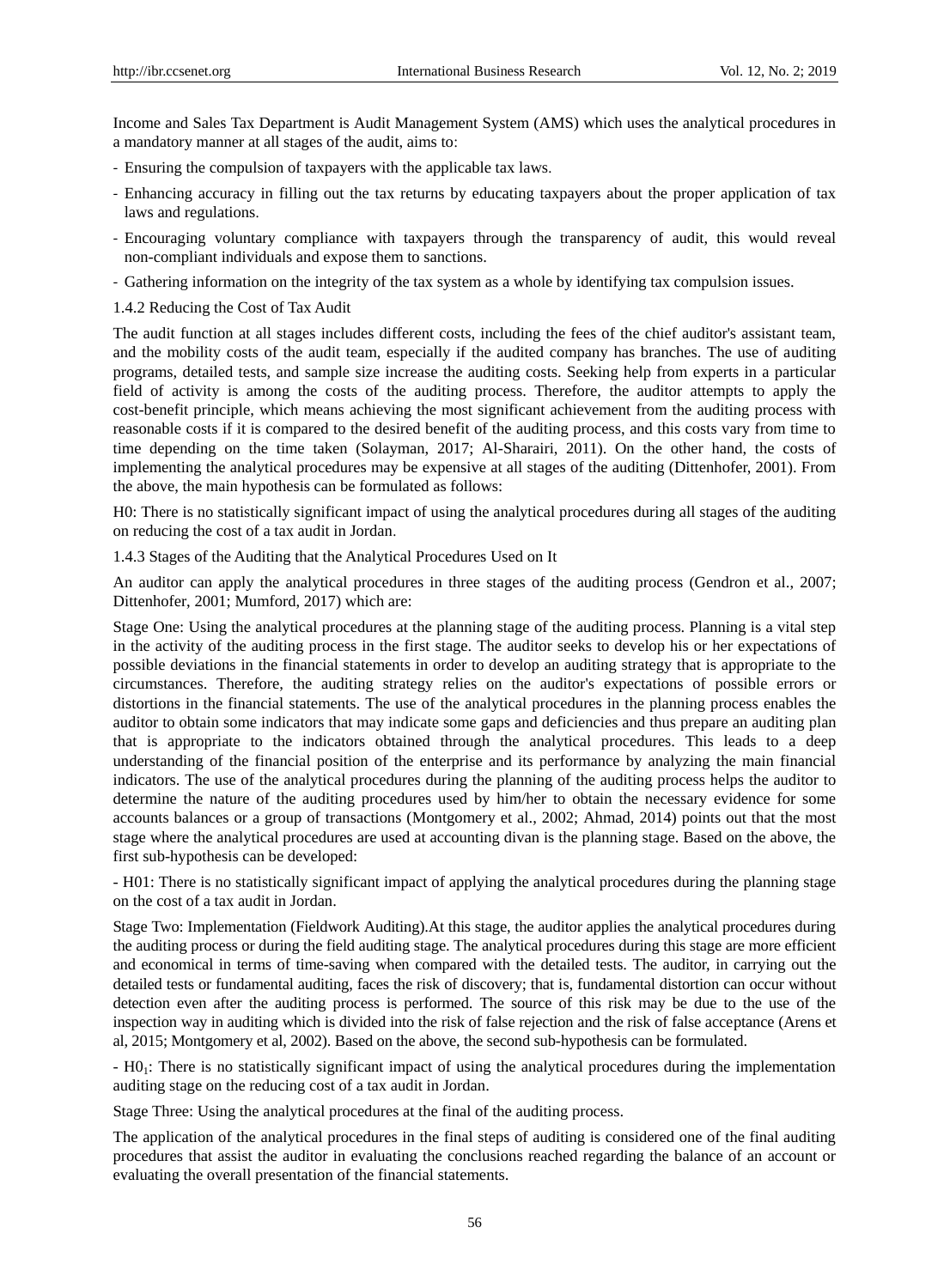The objectives and methods that the auditor seeks to achieve when applying the analytical procedures are similar in the final stage of auditing to those objectives that he seeks to achieve at the planning stage of the auditing process, which helps to draw attention. In other words, the auditor applies the analytical procedures in light of the changes and modifications resulting from the auditing process on account balances so that in case undesirable results are obtained, the auditor is required to investigate the causes of these results. As a final step in the auditing, the auditor should verify whether the enterprise is able to continue its activity for at least one year from the date of the prepared budget under the results obtained from the auditing process. Finally, the auditor obtains a final objective view of the financial statements that he has audited in applying the analytical procedures at the end of the auditing process (Palil et al, 2016). The third sub-hypothesis can be formulated as follows:

H02: There is no statistically significant impact of using the analytical procedures during the final stage of the auditing process on reducing the cost of a tax audit in Jordan.

#### **2. The Study Methodology**

#### *2.1 Method*

The study was based on the analytical descriptive approach to identify the impact of using the analytical procedures on reducing the cost of a tax audit in Jordan. The books, past literature, instructions, legislation and financial reports related to tax in Jordan were also used. A questionnaire was used in collecting information: this questionnaire consisted of two parts. The first one is about the demographic characteristics of the study sample. The second relates to the independent variables (Auditing stages) and the dependent variable (the cost of tax audit). For the purpose of this questionnaire, the Likert Scale which ranges from 1-5 (5 = strongly agree,  $4 =$ agree,  $3$  = neutral,  $2$  = disagree,  $1$  = strongly disagree) was adopted. The degree of using the analytical procedure was determined based on the arithmetic mean as follows (1- 2.33 weak, 2.34- 3.66 middle, 3.67-5.00 high). The stability of the instrument used to measure the variables included in the questionnaire was ascertained by calculating the value of the Cronbach Alpha coefficient, which measures the consistency and harmony of the questionnaire questions.

#### *2.2 Data Collection*

The study population consisted of the audit directorates in the income and sales tax department operating in Jordan and its number is (12). The study sample was conducted by the auditors of the Directorate of senior taxpayers and medial taxpayers directorates which are (600) auditors who are engaged in the audit work (Income and Sales Tax Department, Annual Report 2015). This type of samples was selected because the Directorate of senior taxpayers is a starting point for any new ideas; any new creative idea is evaluated in the directorate then is applied in other directorates after validity. An appropriate simple random sample which represents the study population was selected in accordance with the random table set by (Sekaran and Bougie, 2016), which refers to the appropriate number for the study sample which should represent the community (234). After determining the sample size, (300) questionnaires were distributed on each of First Trade Directorate, Second Trade Directorate, Service Sector Directorate, Industrial Sector Directorate. (264) questionnaires were retrieved which make up (88%); (3) questionnaires were excluded because of their insufficiency. The analyzed questionnaires were (261) which make up (87%) of the distributed questionnaires.

#### *2.3 Sample Characteristics*

Table 1. refers to the frequencies and percentages of the demographic variables for the study sample.

Table 1. Description demographic variables for the study sample

| variable                 |                    | Frequency | percentage |
|--------------------------|--------------------|-----------|------------|
|                          | Bachelor           | 202       | 77.4%      |
|                          | Master             | 43        | 16.5%      |
| Scientific qualification | <b>PhD</b>         | 12        | 4.6%       |
|                          | Other              | 4         | $1.5\%$    |
|                          | <b>Total</b>       | 261       | 100 %      |
|                          | Less than 5 years  | 16        | 6.1%       |
| years of experience      | $5-10$ years       | 63        | 24.1%      |
|                          | $11-15$ years      | 66        | 25.3%      |
|                          | More than 15 years | 116       | 44.4%      |
|                          | <b>Total</b>       | 261       | 100%       |
|                          | <b>JCPA</b>        | 8         | 3.1%       |
| professional certificate | <b>CPA</b>         |           |            |
|                          | <b>AICPA</b>       | 23        | 8.8%       |
|                          | Other              | 8         | $3.1\%$    |
|                          | I did not own it   | 222       | 85.1%      |
|                          | <b>Total</b>       | 261       | 100%       |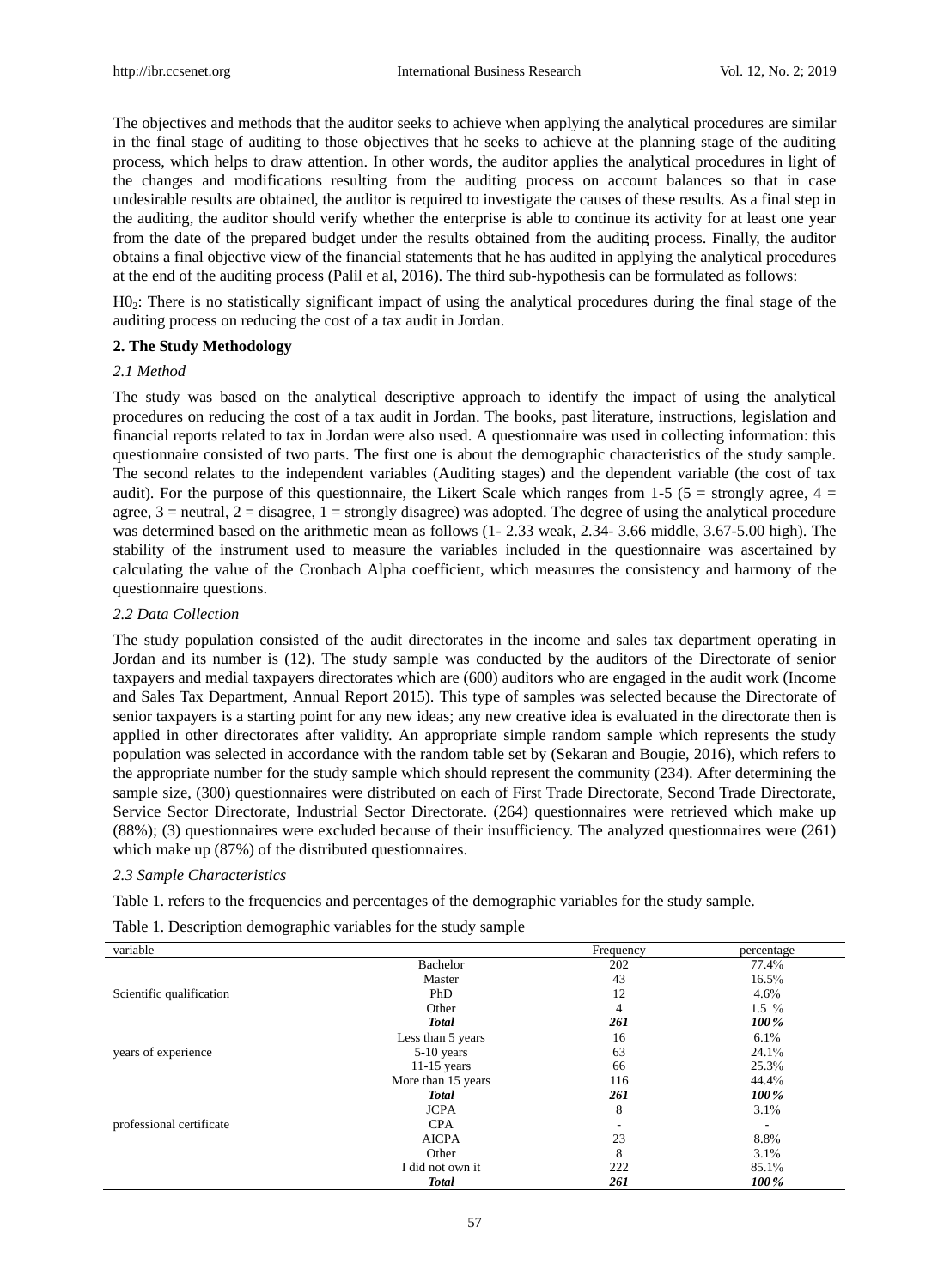Scientific qualification: It was noticed that 77.4% of the study sample have a Bachelor's degree (202 person) followed by 16.5% with master's degrees (43 person) followed by 4.6% with PhD degrees (12 person) while 1.5% has a diploma degree (4 person) which indicates the suitability of the academic qualifications of the respondents with the nature of their work. It is an indicator of the interest of the Tax Department to appoint those who are holders of academic degrees.

Number of years of experience in auditing*:* It was noticed that 44.4% of the study sample have experience of more than 15 years in the field of audit (116 person) followed by 25.3% whose experience ranges between 11 and 15 years (66 person) followed by 24.1% whose experience ranges between 5 and 10 years (63 person) while 6.1% have less than 5 years of experience. This means that the majority of respondents have experience that qualifies them to understand and recognize the questions of the questionnaire, so their answers will be more logical to support the results of the study.

Holding a professional certificate in the audit: it is obvious that 85.1% of the study sample does not have a professional certificate in the audit (222 person) while 14.9% of the study sample have professional certificates (39 person). This requires a recommendation to motivate employees in the Tax Department to apply for professional certificates in the field of audit.

# *2.4 Reliability Test*

Table 2 shows the Reliability test in order to verify the reliability of the instrument used to measure the variables included in the questionnaire by calculating the value of the Cronbach's Alpha coefficient where the result is statistically acceptable if its value is greater than  $(0.80)$  and as the value is closer to  $(1)$  - which means  $(100\%)$  this indicates a higher reliability degrees of the study instrument (Sekaran, &Bougie, 2016). Regarding the data given in Table 1, it is found that the total result of Cronbach's Alpha was 94%, so the instrument of this study can be described as reliable and the data obtained through it are suitable for measuring variables and are subjected to a high degree of reliability. The Cronbach's Alpha ratios ranged between 85.95% and 90.52% for all dimensions, which are excellent values above the acceptable ratio of 80%.

Table 2. Cronbach's Alpha test

| Variable          | Stage                    | Cronbach's Alpha | Paragraphs NO. |
|-------------------|--------------------------|------------------|----------------|
| Analytical        | <b>Auditing Planning</b> | 90.52%           | 13             |
| Procedures        | Implementation           | 89.61%           | 10             |
|                   | The Auditing End         | 85.95%           | 10             |
| Cost of Tax Audit |                          | 88.37%           |                |
| Total             |                          | 94%              |                |
| -                 |                          |                  |                |

#### *2.5 Normal Distribution Test*

The normal distribution test of the collected data was performed to ascertain whether the data were under normal distribution or not. Therefore, (One-Sample Kolmogorov-Smirnov Test) was performed as it is used to test the natural distribution of data in case that the number of cases is greater than (50). One of the normal distribution's conditions is that the Significant value of the data is greater than (0.05) and the K-S value is less than (5) for all dimensions. Based on the test the data distribution is normal where Sig has values greater than 5% for all dimensions and K-S test values are less than (5) for all dimensions.

# **3. Results**

The hypotheses of the study will be tested based on the calculation the arithmetic mean and the standard deviation (SD) of the questions related to the independent variables and the dependent variable. Then, a multiple regression test on the main hypothesis will be performed to identify the impact of the analytical procedures on the cost of audit at all stages of the audit together. Following, the impact of the analytical procedures at every stage of the audit by using simple regression will be identified.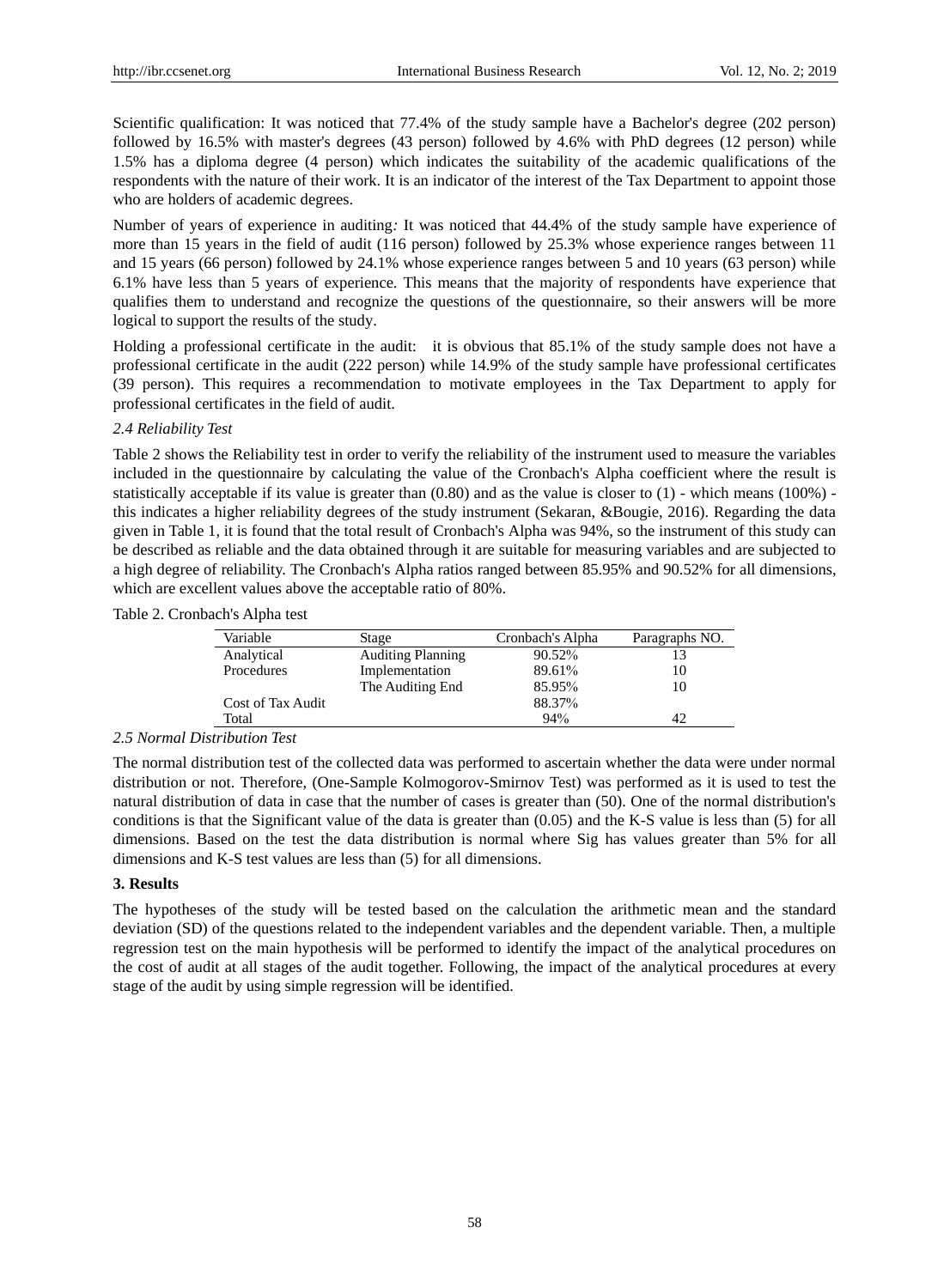# *3.1 The Analytical Procedures at the Planning Stage of the Audit Process*

Table 3. the arithmetic mean and the standard deviation (SD) of using the analytical procedures at the planning stage of the audit process

| Paragraph<br>NO.  | Paragraphs                                                                                                                                                                                | The<br>Arithmetic<br>Mean | The<br>Standard<br>Deviation | Application<br>Degree | Order |
|-------------------|-------------------------------------------------------------------------------------------------------------------------------------------------------------------------------------------|---------------------------|------------------------------|-----------------------|-------|
| 1                 | Comparison of balances and/or financial ratios<br>extracted from the financial statements with their<br>counterparts during the previous years                                            | 3.920                     | 0.6774                       | High                  | 11    |
| 2                 | Comparison of balances and/or financial ratios<br>extracted from the financial statements with their<br>counterparts of forecasts in the estimated budget                                 | 4.023                     | 0.6902                       | High                  | 5     |
| 3                 | Comparison of balances and/or financial ratios<br>extracted from the financial statements with their<br>counterparts of industry ratios                                                   | 3,981                     | 0.7618                       | High                  | 7     |
| 4                 | Comparison of balances and/or financial ratios<br>extracted from the financial statements with the<br>economic expectations of the client's activity.                                     | 4.015                     | 0.7594                       | High                  | 6     |
| 5                 | Comparison of balances and/or financial ratios<br>extracted from the financial statements with the<br>auditor's expectations (by virtue of his experience<br>and information).            | 4.100                     | 0.5864                       | High                  | 2     |
| 6                 | Comparison of balances and/or financial ratios<br>extracted from the financial statements<br>with<br>non-financial statements                                                             | 3.931                     | 0.7199                       | High                  | 10    |
| 7                 | The analytical procedures at the planning stage<br>contribute to reducing the cost of understanding the<br>nature of the client's work and planning the works of<br>the audit procedures. | 3.912                     | 0.7917                       | High                  | 12    |
| 8                 | The analytical procedures at the planning stage<br>contribute to determining the strength of the internal<br>control system                                                               | 3.778                     | 0.9222                       | High                  | 13    |
| 9                 | The analytical procedures at the planning stage<br>contribute to the design of the audit program in terms<br>of the quality of the detailed audit.                                        | 4.245                     | 0.7187                       | High                  | 1     |
| 10                | The analytical procedures at the planning stage<br>contribute to the detection of errors or fraud.                                                                                        | 4.096                     | 0.7661                       | High                  | 3     |
| 11                | The analytical procedures at the planning stage<br>contribute to the design of the audit program in terms<br>of the amount of detailed audit procedures.                                  | 4.031                     | 0.7119                       | High                  | 4     |
| 12                | The analytical procedures at the planning stage<br>contribute to the strengthening of the accounting<br>information system.                                                               | 3.973                     | 0.7463                       | High                  | 8     |
| 13                | The analytical procedures at the planning stage<br>contribute to the design of the audit program in terms<br>of the timing of the detailed audit procedures.                              | 3.946                     | 0.6829                       | High                  | 9     |
| Overall Indicator |                                                                                                                                                                                           | 3.996                     | 0.5530                       | High                  |       |

Table (3) shows the arithmetic mean, the standard deviation (SD), and order of respondents' responses to the use of the analytical procedures at the planning stage of the audit process, which were measured based on (13) paragraphs. The results indicate that this stage achieved an arithmetic mean of (3.996) with a ratio of (79.9%) of the total scale area and with a standard deviation of (0.5530). This indicates that the level of implementation of the planning stage of the audit process was at the highest level from the point of view of the sample population. The results in Table (3) indicate that the highest arithmetic mean was for paragraph (9) where it reached (4.245) with a standard deviation of (0.7187) and with a high level while the lowest the arithmetic mean was for paragraph (8) where it reached (3.778) with a standard deviation of (0.9222).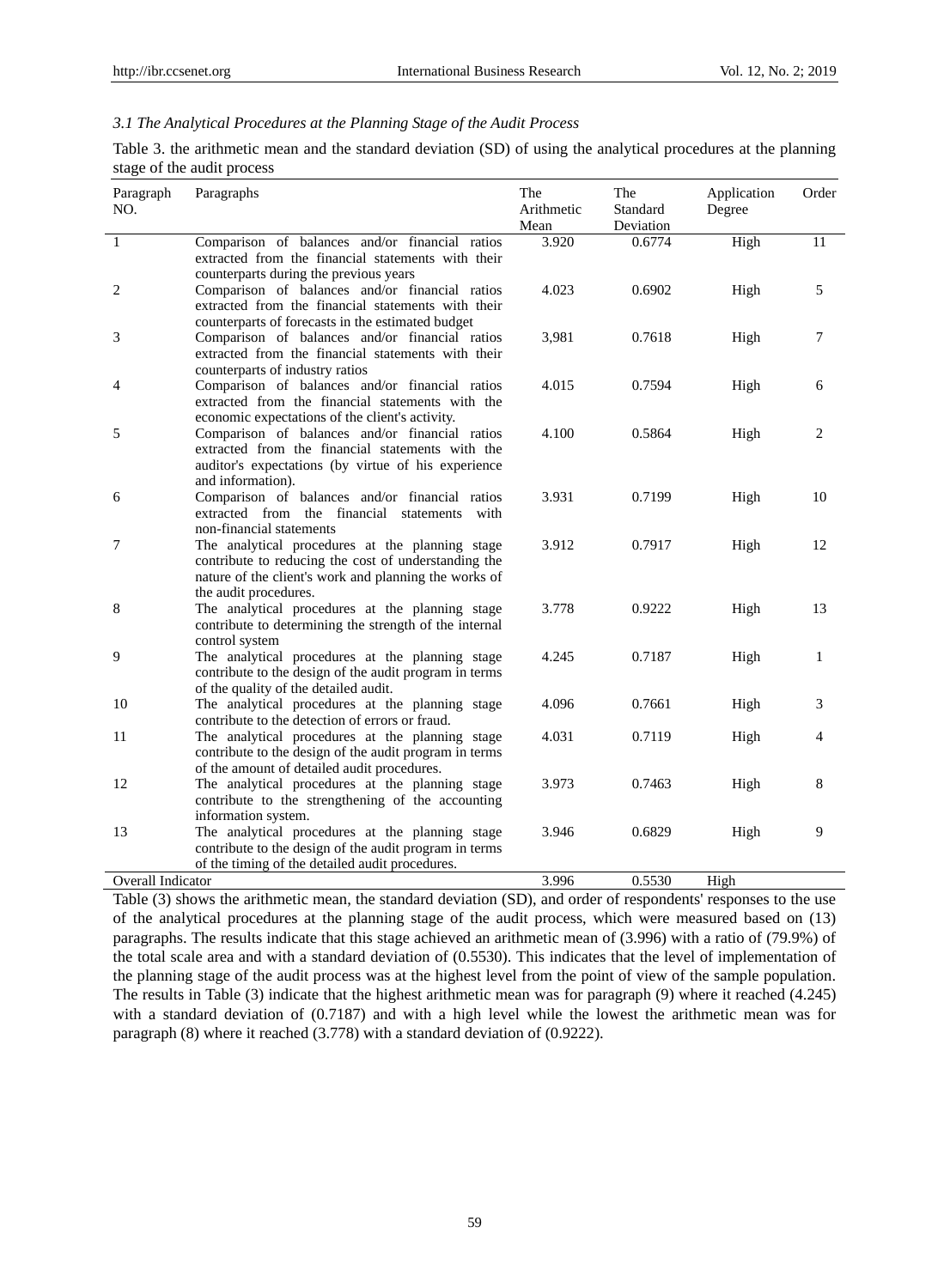# *3.2 The Analytical Procedures at the Implementation (Fieldwork) Stage*

Table 4. The arithmetic mean and the standard deviation of using the analytical procedures at the Implementation stage

|                   |                                                                                                          | The        | The Standard |             |       |
|-------------------|----------------------------------------------------------------------------------------------------------|------------|--------------|-------------|-------|
| Paragraph         | Paragraphs                                                                                               | Arithmetic | Deviation    | Application | order |
| No                |                                                                                                          | Mean       |              | Degree      |       |
|                   | Comparison of balances and/or financial ratios                                                           | 3.950      | 0.7853       | High        | 4     |
|                   | extracted from the financial statements with their                                                       |            |              |             |       |
|                   | counterparts during the previous years.                                                                  |            |              |             |       |
| 2                 | Comparison of balances and/or financial ratios                                                           | 3.747      | 0.9674       | High        | 8     |
|                   | extracted from the financial statements with their                                                       |            |              |             |       |
|                   | counterparts of forecasts in the estimated budget.                                                       |            |              |             |       |
| 3                 | Comparison of balances and/or financial ratios                                                           | 3.778      | 0.9346       | High        | 6     |
|                   | extracted from the financial statements with their                                                       |            |              |             |       |
|                   | counterparts of industry ratios.                                                                         |            |              |             |       |
| 4                 | Comparison of balances and/or financial ratios                                                           | 3.977      | 0.8130       | High        | 3     |
|                   | extracted from the financial statements with the                                                         |            |              |             |       |
|                   | economic expectations of the client's activity.                                                          |            |              |             |       |
| 5                 | Comparison of balances and/or financial ratios                                                           | 3.724      | 0.9490       | High        | 9     |
|                   | extracted from the financial statements with the                                                         |            |              |             |       |
|                   | auditor's expectations (by virtue of his experience                                                      |            |              |             |       |
|                   | and information).                                                                                        |            |              |             |       |
| 6                 | Comparison of balances and/or financial ratios                                                           | 3.682      | 0.8828       | High        | 10    |
|                   | extracted from the<br>financial<br>statements<br>with                                                    |            |              |             |       |
| 7                 | non-financial statements.                                                                                | 3.843      | 0.8739       |             | 5     |
|                   | analytical procedures contribute<br>The<br>the<br>to<br>evaluation of the client's financial data<br>and |            |              | High        |       |
|                   | statements.                                                                                              |            |              |             |       |
| 8                 | The analytical procedures contribute to determining                                                      | 3.751      | 0.8919       | High        | 7     |
|                   | differences that might be acceptable that do not                                                         |            |              |             |       |
|                   | require further examination.                                                                             |            |              |             |       |
| 9                 | The analytical procedures contribute to reducing the                                                     | 4.080      | 0.7925       | High        | 2     |
|                   | detailed tests required for balances and disclosures.                                                    |            |              |             |       |
| 10                | The analytical procedures contribute to reducing the                                                     | 4.082      | 0.8211       | High        | 1     |
|                   | size of the audit evidence that must be collected.                                                       |            |              |             |       |
| Overall Indicator |                                                                                                          | 3.861      | 0.6593       | High        |       |

Table (4) shows the arithmetic mean, the standard deviation (SD), and order of respondents' responses towards the second independent variable (the analytical procedures at the implementation stage) which were measured using (10) paragraphs. The table indicates that this stage achieved an arithmetic mean of (3.861) with a ratio of (77.2%) of the total scale area and with a standard deviation of (0.6593). This indicates that the level of implementation of the Implementation stage was at the highest level from the point of view of the sample population. The results in Table (4) indicate that the highest arithmetic mean was for paragraph (10) where it reached (4.082) with a standard deviation of (0.8211) and with a high level while the lowest arithmetic mean was for paragraph (6) where it reached (3.682)with a standard deviation of (0.8828) and with a high level.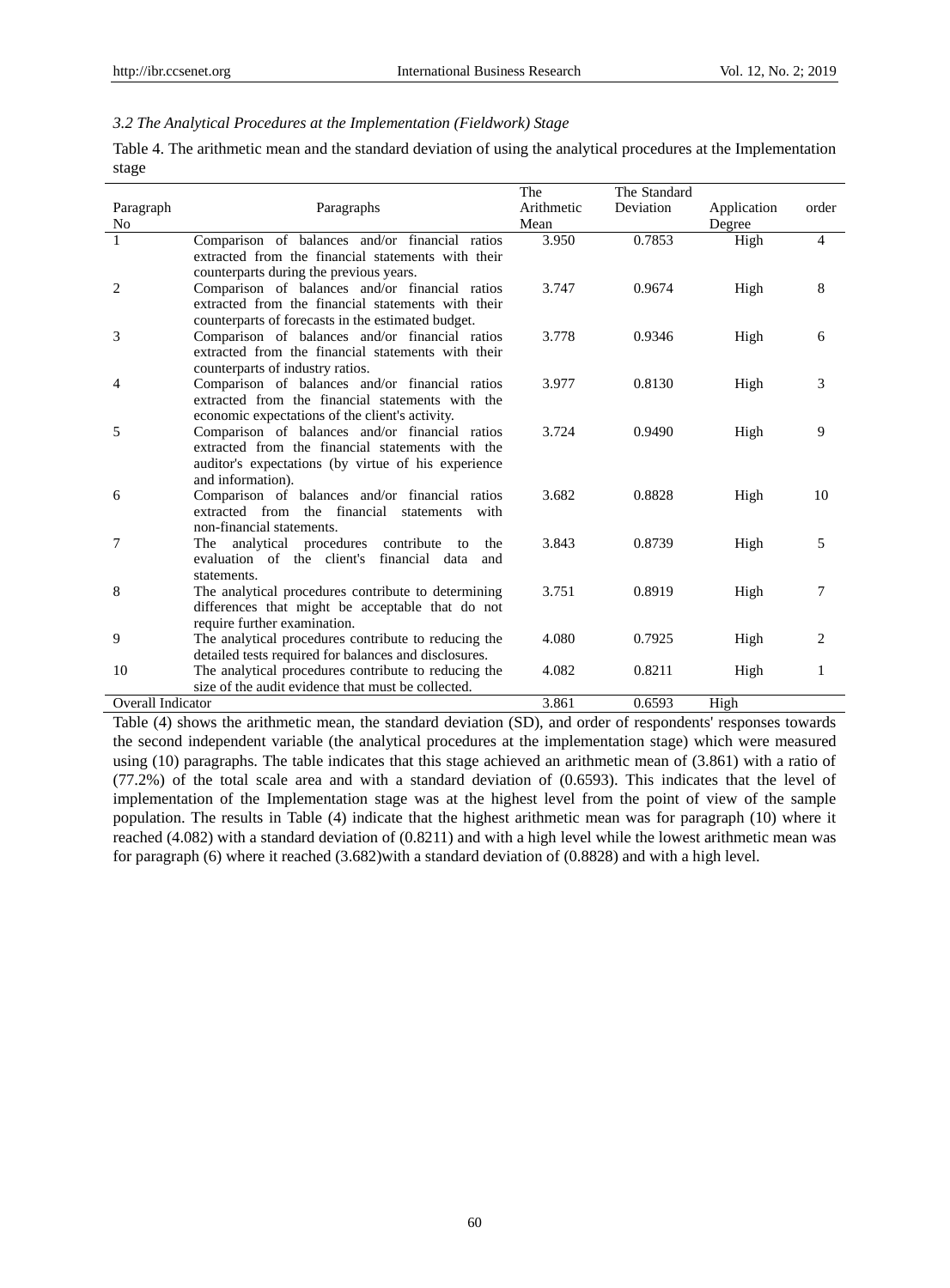#### *3.3 The Analytical Procedures at the Final Stage*

| Table 5. The arithmetic mean and the standard deviation of the using the analytical procedures at the final stage |  |  |  |  |
|-------------------------------------------------------------------------------------------------------------------|--|--|--|--|
|-------------------------------------------------------------------------------------------------------------------|--|--|--|--|

|                   |                                                              | The        | The       |             |       |
|-------------------|--------------------------------------------------------------|------------|-----------|-------------|-------|
| Paragraph         | Paragraphs                                                   | Arithmetic | Standard  | Application | order |
| No                |                                                              | Mean       | Deviation | Degree      |       |
| 1                 | Comparison of balances and/or financial<br>ratios            | 3.885      | 0.9126    | High        | 5     |
|                   | extracted from the financial statements with their           |            |           |             |       |
|                   | counterparts during the previous years.                      |            |           |             |       |
| $\overline{c}$    | Comparison of balances and/or financial ratios               | 3.935      | 0.8985    | High        | 4     |
|                   | extracted from the financial statements with their           |            |           |             |       |
|                   | counterparts of forecasts in the estimated budget.           |            |           |             |       |
| 3                 | Comparison of balances and/or financial ratios               | 3.736      | 0.9583    | High        | 10    |
|                   | extracted from the financial statements with their           |            |           |             |       |
|                   | counterparts of industry ratios.                             |            |           |             |       |
| 4                 | Comparison of balances and/or financial ratios               | 3.785      | 0.9156    | High        | 8     |
|                   | extracted from the financial statements with the             |            |           |             |       |
|                   | economic expectations of the client's activity.              |            |           |             |       |
| 5                 | Comparison of balances and/or financial ratios               | 3.950      | 0.8375    | High        | 2     |
|                   | extracted from the financial statements with the             |            |           |             |       |
|                   | auditor's expectations (by virtue of his experience and      |            |           |             |       |
|                   | information).                                                |            |           |             |       |
| 6                 | balances and/or financial<br>Comparison of<br>ratios         | 3.969      | 0.8588    | High        | 1     |
|                   | extracted from<br>the<br>financial<br>with<br>statements     |            |           |             |       |
|                   | non-financial statements.                                    |            |           |             |       |
| 7                 | The analytical procedures contribute to exploring the        | 3.946      | 0.8754    | High        | 3     |
|                   | possibility of the enterprise's continuation during the      |            |           |             |       |
|                   | coming years.                                                |            |           |             |       |
| 8                 | The analytical procedures contribute to exploring the        | 3.812      | 0.8634    | High        | 6     |
|                   | adequacy of the audit evidence that had been collected       |            |           |             |       |
|                   | and the audit tests that had been performed.                 |            |           |             |       |
| 9                 | The analytical procedures contribute to determining the      | 3.785      | 0.8987    | High        | 7     |
|                   | extent to which the financial statements are in line with    |            |           |             |       |
|                   | auditor's<br>about<br>expectations<br>the<br>the<br>business |            |           |             |       |
|                   | environment and the nature of the activity after the         |            |           |             |       |
|                   | auditor completed all the audit works.                       |            |           |             |       |
| 10                | The analytical procedures contribute to revealing the        | 3.774      | 0.9399    | High        | 9     |
|                   | unexpected numbers and percentages.                          | 3.858      | 0.6210    |             |       |
| Overall Indicator |                                                              |            |           | High        |       |

Table (5) shows the arithmetic mean, the standard deviation (SD), and order of respondents' responses towards the third independent variable (the analytical procedures at the final stage) which were measured based on (10) paragraphs. The table indicates that this stage achieved an arithmetic mean of (3.858) with a ratio of (77.2%) of the total scale area and with a standard deviation of (0.621). This indicates that the level of implementation of the final stage was at a high level from the point of view of the sample's individuals. The results in Table (5) indicate that the highest arithmetic mean was for paragraph (6) where it reached (3.969) with a standard deviation of (0.8588) and with a high level while the lowest arithmetic mean was for paragraph (3) where it reached (3.736) with a standard deviation of (0.9583) and with a high level.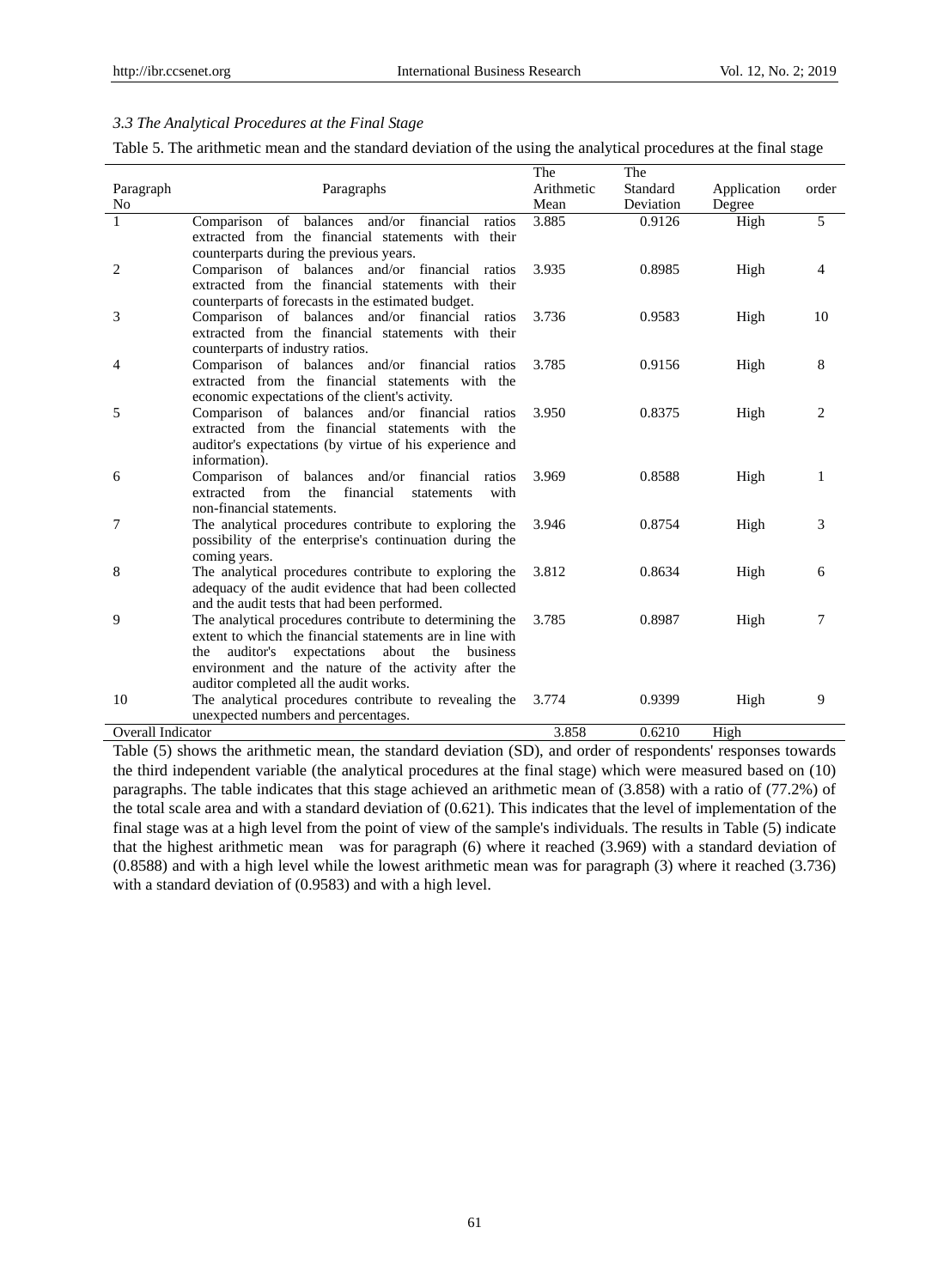### *3.4 The Dependent Variable - the Reducing Cost of Tax Audit*

Table 6 shows the arithmetic mean, the standard deviation (SD), and order of respondents' responses to the cost of a tax audit, which were measured based on (9) paragraphs.

| Table 6. The arithmetic mean and the standard deviation of reducing the cost of tax audit. |  |  |  |
|--------------------------------------------------------------------------------------------|--|--|--|
|                                                                                            |  |  |  |

|                   |                                                           | The        | The       | Application |       |
|-------------------|-----------------------------------------------------------|------------|-----------|-------------|-------|
| Paragraph         | Paragraphs                                                | Arithmetic | Standard  | Degree      | order |
| No.               |                                                           | Mean       | Deviation |             |       |
|                   | The analytical procedures work on reducing the time       | 3.835      | 0.8319    | High        | 7     |
|                   | required for the audit process.                           |            |           |             |       |
| 2                 | The analytical procedures work on reducing the amount     | 3.858      | 0.9683    | High        | 6     |
|                   | of effort in the audit process.                           |            |           |             |       |
| 3                 | The analytical procedures work on reducing the other      | 4.073      | 0.9993    | High        | 2     |
|                   | audit tests.                                              |            |           |             |       |
| 4                 | The analytical procedures work on reducing the cost by    | 4.356      | 0.7282    | High        | 1     |
|                   | reducing the size of the audit sample.                    |            |           |             |       |
| 5                 | The analytical procedures work on reducing the cost by    | 4.061      | 0.8063    | High        | 3     |
|                   | reducing the cost of the audit process and collecting the |            |           |             |       |
|                   | clients' data.                                            |            |           |             |       |
| 6                 | The analytical procedures work on reducing the cost by    | 3.904      | 0.8651    | High        | 5     |
|                   | reducing the numbers of employees and testing samples     |            |           |             |       |
|                   | in the audit process.                                     |            |           |             |       |
| 7                 | The analytical procedures work on reducing the cost by    | 4.046      | 0.8215    | High        | 4     |
|                   | reducing the size of the audit sample.                    |            |           |             |       |
| 8                 | The analytical procedures work on reducing the cost by    | 3.736      | 0.8338    | High        | 9     |
|                   | reducing the cost of the audit process and collecting the |            |           |             |       |
|                   | clients' data.                                            |            |           |             |       |
| 9                 | The analytical procedures work on reducing the cost by    | 3.736      | 0.7665    | High        | 8     |
|                   | reducing the numbers of employees and testing samples     |            |           |             |       |
|                   | in the audit process.                                     |            |           |             |       |
| Overall Indicator |                                                           | 3.956      | 0.6393    | High        |       |

The table shows that the reducing of the tax audit achieved an arithmetic mean of (3.956) with a ratio of (79.1%) of the total scale area and with a standard deviation of (0.6393). This indicates that the level of efficiency of the analytical procedures in reducing the cost of tax audit was at a high level from the point of view of the sample population. The results in Table 6 indicate that the highest arithmetic mean was for paragraph (4) where it reached (4.356) with a standard deviation of (0.7282) and with a high level while the lowest arithmetic mean was for paragraph (8) where it reached (3.736)with a standard deviation of (0.8338) and with a high level.

#### 3.5 Regression analysis

The main hypothesis: There is no statistically significant impact of using the analytical procedures during all stages of the auditing on reducing the cost of a tax audit in Jordan.

This hypothesis was tested by using the multiple linear regression test and its results were as shown in Table (7).

Table 7. result of multiple linear regression test to Impact Analytical Procedures on Cost of Tax Audit

|             |                         | Model |             |         |       |                  |       |       |         |          |
|-------------|-------------------------|-------|-------------|---------|-------|------------------|-------|-------|---------|----------|
|             | <b>ANOVA</b><br>Summary |       | Coefficient |         |       |                  |       |       |         |          |
|             |                         |       |             |         |       |                  | Std.  |       |         |          |
| dependent   | R                       | $R^2$ | F- value    | Sig     | df    | Independent      | Error | B     | t value | Sig      |
|             |                         |       |             |         |       | Planning stage   | 0.052 | 0.264 | 5.867   | $0.00*$  |
| Cost of tax |                         |       |             |         |       | implementation   | 0.056 | 0.159 | 2.753   | $0.006*$ |
| audit       | 0.883                   | 0.78  | 303.15      | $0.00*$ | 3/257 | stage            |       |       |         |          |
|             |                         |       |             |         |       | The Auditing End | 0.054 | 0.536 | 10.242  | $0.00*$  |
|             |                         |       |             |         |       | stage            |       |       |         |          |
| $*P < 0.05$ |                         |       |             |         |       |                  |       |       |         |          |

F - Distribution Table=(2.60) T - Distribution Table=(1.960)

Table (7) refers to the existence of a statistically significant impact of applying the analytical procedures on the cost of tax audit through the value of F (303.146) which is larger than its tabular value and is significant at the level of significance of significance of ( $\alpha \le 0.05$ ), which also represents the significance of this model at the degree of freedom (257/3). The value of R2 (0.780) indicates that the application of the analytical procedures explained (78%) of reducing the cost of the tax audit. The correlation coefficient was  $R = (88.3%)$  which indicates a strong relationship between variables.

The results of the partial analysis of this hypothesis show that the final stage had the greatest impact among the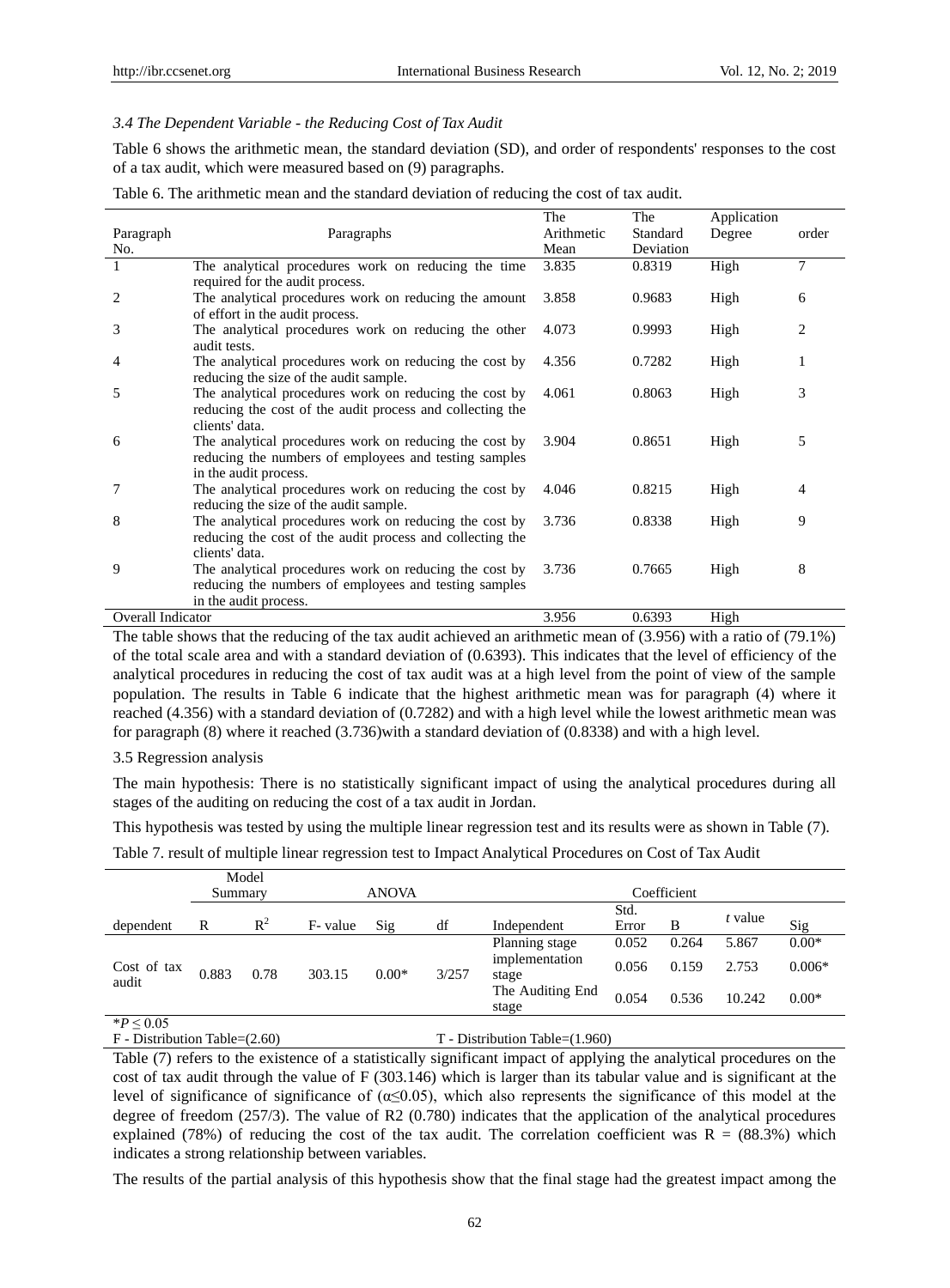three analytical procedures on the dependent variable (reducing of the cost tax audit) with a beta coefficient of  $(6=0.536)$ . What enhances this impact is the value of (t) calculated as  $(10.242)$  which is greater than its tabular value with a significant level of (Sig=0.00). Then it was ranked second in terms of the impact (the planning stage of the audit) with a beta coefficient of ( $\beta$ =0.264). What enhances this impact is the value of (T) calculated as  $(5.867)$  which is greater than its tabular value with a significant level of  $(Sig=0.00)$ . Then, it came in third place in terms of impact (the stage of implementation) with a beta coefficient of  $(β = 0.159)$ . What enhances this impact is the value of  $T$  - Statistics as (2.753) which is greater than its  $T$  - Distribution Table with a significant level of  $(Sig = 0.006)$ .

Based on the above, we reject the null hypothesis and accept the alternative hypothesis where a statistically significant impact was found at the level of significance  $(\alpha \leq 0.05)$  to use the analytical procedures (planning, implementation, and final stage) on reducing the cost of a tax audit.

*First sub-hypothesis hypothesis*: There is no statistically significant impact of using the analytical procedures during the Planning auditing stage on the reducing cost of a tax audit in Jordan

This hypothesis was tested using the simple linear regression test and its results were as shown in Table (8).

Table 8. result of multiple linear regression test to Impact Analytical Procedures in Stage on Cost of Tax Audit

|                      | Model Summary |       | Coefficient    |            |                     |                             |         |
|----------------------|---------------|-------|----------------|------------|---------------------|-----------------------------|---------|
| dependent            | R             | $R^2$ | Independent    | Std. Error | <b>T-Statistics</b> | T-<br>Distribution<br>Table | Sig     |
| Cost of tax<br>audit | 0.751         | 0.564 | Planning stage | 0.047      | 18.299              | 1.96                        | $0.00*$ |
| $*P < 0.05$          |               |       |                |            |                     |                             |         |

Table (8) refers to the existence of a statistically significant impact of the planning stage of the audit process through the value of T (18.299) which is a significant value at the level of significance ( $\alpha \le 0.05$ ) and greater than its T - Distribution Table of (1.96) which also represents the significance of this model at one point. The value of R2 (0.564) indicates that the planning stage of the audit process explained (56.4%) of the change in the cost of the tax audit. The correlation coefficient was  $R = (75.1\%)$  which indicates a strong relationship between the two variables.

Based on the above, we reject the null hypothesis and accept the alternative hypothesis where a statistically significant impact was found at the level of significance at  $(\alpha \leq 0.05)$  to apply the analytical procedures at the planning stage on reducing the cost of the tax audit.

*Second sub-hypothesis test*: There is no statistically significant impact of using the analytical procedures during the implementation auditing stage on the reducing cost of a tax audit in Jordan

This hypothesis was tested using the simple linear regression test and its results were as shown in Table (9).

Table 9. result of multiple linear regression test to Impact Analytical Procedures in Implementation Stage on reducing Cost of Tax Audit

|                      |       | Model Summary |           |                         |            | Coefficient       |                       |         |
|----------------------|-------|---------------|-----------|-------------------------|------------|-------------------|-----------------------|---------|
| Dependent            |       |               | $\rm R^2$ | Independent             | Std. Error | <b>Statistics</b> | Distribution<br>Table | Sig     |
| cost of tax<br>audit | 0.798 |               | 0.636     | implementation<br>stage | 0.036      | 21.295            | 1.96                  | $0.00*$ |
| $*D \times 0.05$     |       |               |           |                         |            |                   |                       |         |

\**P* ≤ 0.05

Table (9) refers to the existence of a statistically significant impact of the implementation stage through the value of T (21.295) which is a significant value at the level of significance ( $\alpha \le 0.05$ ) and greater than its Distribution Table (1.96) which also represents the significance of this model at one point. The value of R2 (0.636) indicates that the fieldwork stage explained (63.6%) of the change in the cost of the tax audit. The correlation coefficient was  $R = (79.8\%)$  which indicates a strong relationship between the two variables.

Based on the above, we reject the null hypothesis and accept the alternative hypothesis where a statistically significant impact was found at the level of significance of  $(\alpha \le 0.05)$  to use the analytical procedures at the Implementation on reducing the cost of the tax audit.

Third sub-hypothesis test results: There is no statistically significant impact of using the analytical procedures during the final auditing stage on the reducing cost of a tax audit in Jordan

This hypothesis was tested using the simple linear regression test and its results were as shown in Table (10).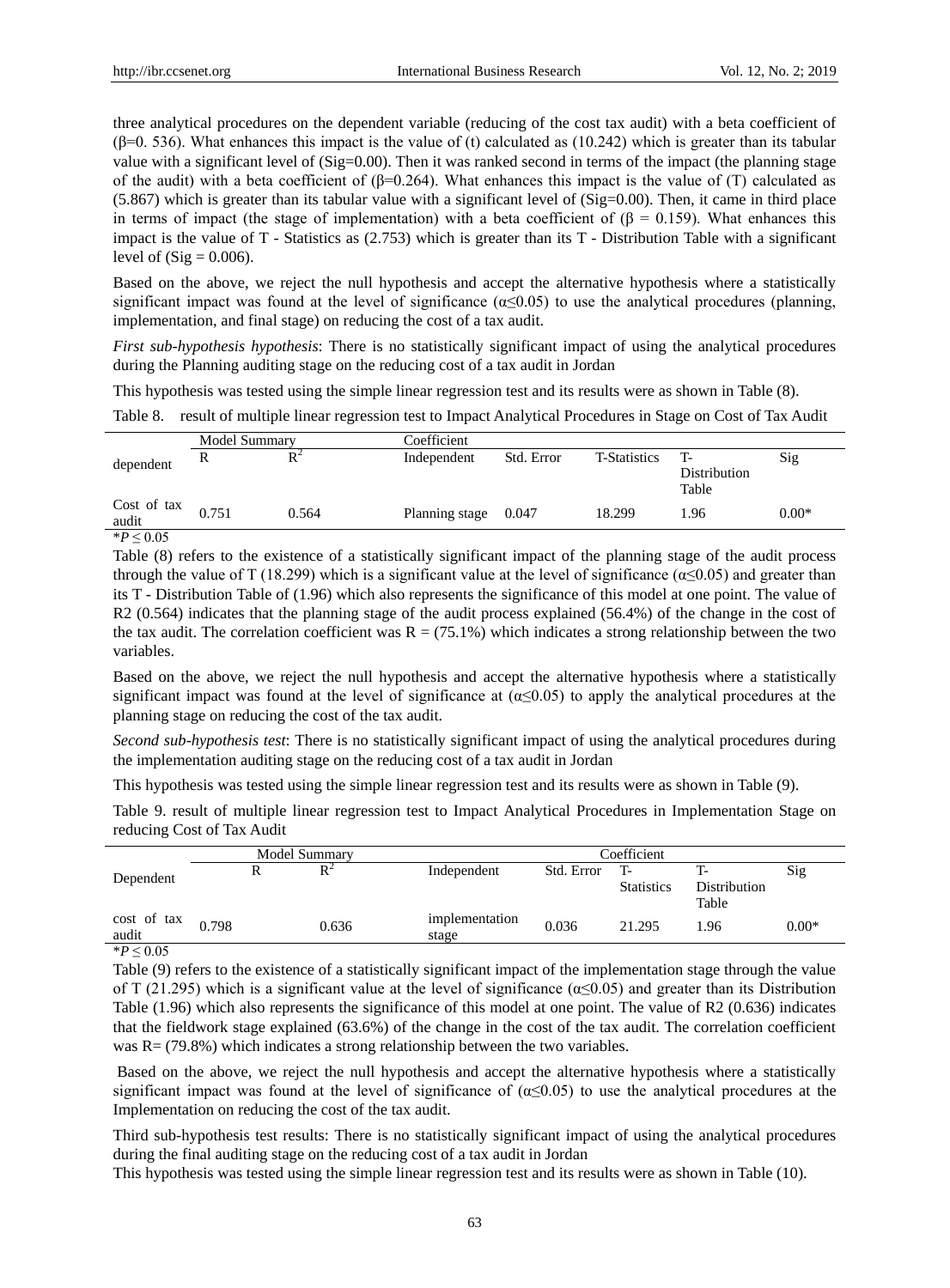| ັ                            |       |               |                                 |               |                     |                       |         |
|------------------------------|-------|---------------|---------------------------------|---------------|---------------------|-----------------------|---------|
|                              |       | Model Summary |                                 |               | Coefficient         |                       |         |
| dependent                    |       | $R^2$         | Independent                     | Std.<br>Error | <b>T-Statistics</b> | Distribution<br>Table | Sig     |
| cost<br>- of<br>tax<br>audit | 0.848 | 0.719         | The Auditing 0.034<br>End stage |               | 25.746              | .96                   | $0.00*$ |

Table 10. result of multiple linear regression test to Impact Analytical Procedures in reducing The Auditing End stage on Cost of Tax Audit

 $*P \leq 0.05$ 

Table (10) refers to the existence of a statistically significant impact of the final stage through the value of T (25,746) which is a significant value at the level of significance ( $\alpha \le 0.05$ ) and greater than its T - Distribution Table of (1.96) which also represents the significance of this model at one point. The value of R2 (0.719) indicates that the final stage explained (71.9%) of the change in the cost of the tax audit. The correlation coefficient was  $R = (84.8\%)$  which indicates a strong relationship between the two variables.

Based on the above, we reject the null hypothesis and accept the alternative hypothesis where a statistically significant impact was found at the level of significance ( $\alpha \leq 0.05$ ) to use the analytical procedures at the final stage at reducing the cost of the tax audit.

#### **4. Conclusions**

The tax auditor in the audit process relies mainly on the analytical procedures to achieve his work at all stages of the tax audit with the least time, effort and cost. Because of that, the study aimed at identifying the impact of using the analytical procedures in reducing the tax audit cost in the three different stages of the audit (planning, field implementation, final stage). Using the analytical procedures increases the efficiency of the tax audit process by contributing to the reduction of some of the necessary tests which reduce the size, time and cost in collecting the audit evidence which increases the efficiency of an audit, especially at the end of the audit. Followed by the planning stage and finally the stage of Implementation that indicates the importance of the analytical procedures for the auditors in the final stage of the audit process; for being the stage that the audit cost can be reduced in it. The auditor's experience in using the analytical procedures plays a major role in determining the relationships and variables about the data provided by the owner of the enterprise and thus avoiding any fraud or manipulation, which enhances the efficiency of the tax audit process in preventing waste or assaulting public money. The income and sales tax auditors in Jordan have the adequate skills and experience about using the analytical procedures, which facilitate their mission and help in reducing the cost of a tax audit.

#### **5. Recommendations**

Based on the above, because analytical procedures help to save the cost of tax audit, must encourage auditor to using the analytical procedures during the process of tax audit and the enactment of laws and regulations that obligate auditors in the Income and Sales Tax Department to use them at all stages of audit in order to raise the efficiency and effectiveness of work with the lowest costs. In addition, holding professional symposiums and workshops in the field of the analytical procedures to inform the auditors with its importance in raising the efficiency of work. Also, improving the interaction between professional accounting organizations and related associations to develop and improve the audit profession and to update the standards and methods of the audit profession to cope with recent developments and professional requirements in the field. Finally, using the analytical procedures will lead to increase the efficiency and effectiveness of the audit profession and support researches and studies that are looking at the development of the audit profession that overall will develop the profession of the tax audit.

#### **References**

- Ahmad, N., Mohammed, Z. M., Iskandar, T. M., Hanefah, H. M. M., &Faizal, S. M. (2014). Outsourcing Malaysia federal tax audit: The stakeholders' views. *Journal Pengurusan (UKM Journal of Management)*, *41*. https://doi.org/10.17576/pengurusan-2014-41-02
- Al-Sharairi, J. (2011). The Reality and Constraints of Using Analytical Procedures in the Control of Public Fund Jordanian Audit Bureau Case. *European Journal of Economics, Finance & Administrative Sciences, 34*(7).
- Arens, A. A., & Elder, R. J. dan Mark S. Beasley. (2015). *Auditing and Assurance Services: An Integrated Approach*.
- Bednarek, P. (2016). Evaluating The Usefulness Of Quantitative Methods As Analytical Auditing Procedures. *Research Papers of the Wroclaw University of Economics/ PraceNaukoweUniwersytetuEkonomicznego we Wroclawiu*, (434).